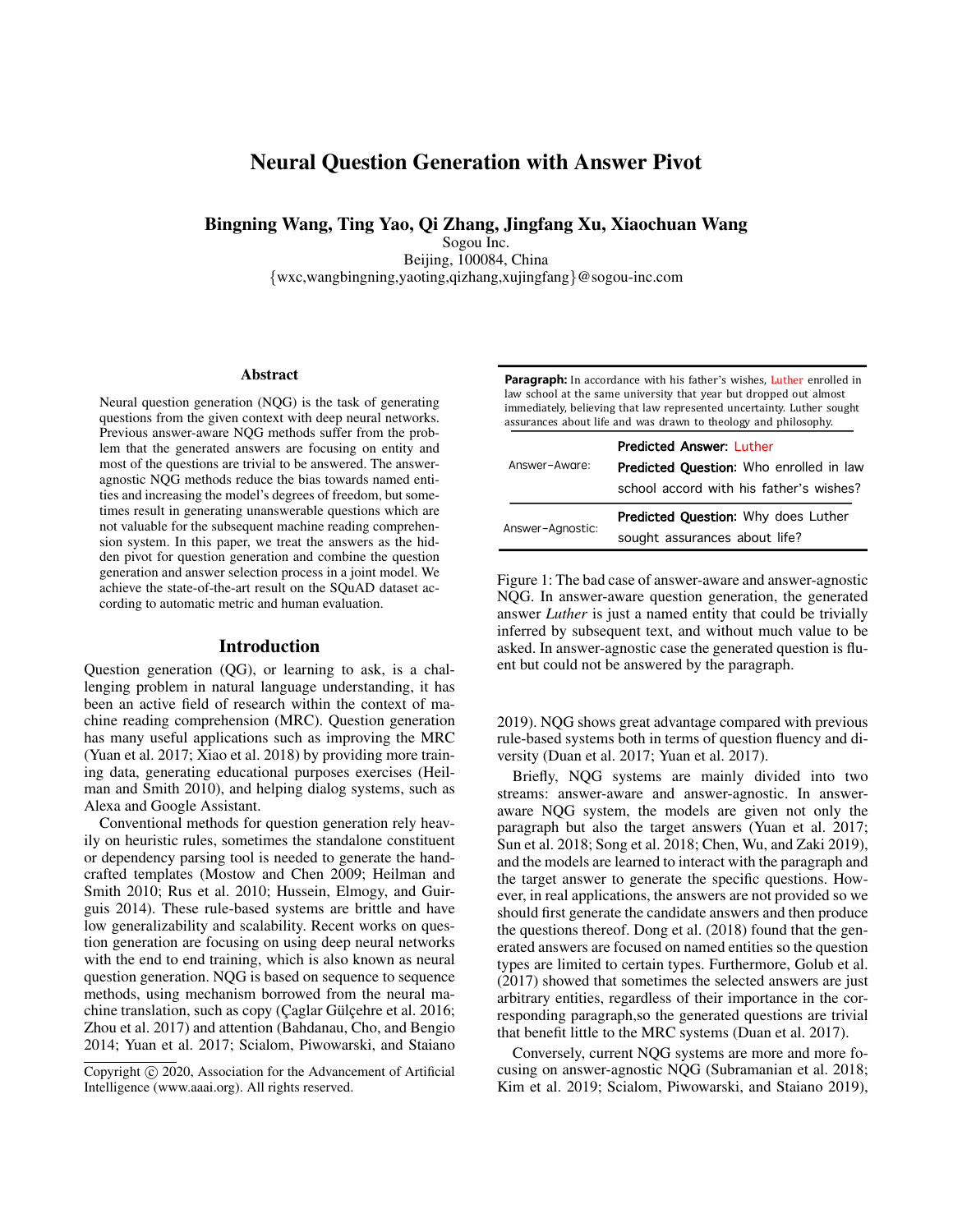which lifts the constraint of knowing the target answers before generating the questions (Du, Shao, and Cardie 2017). The agnostic of the target answer increasing the model's degrees of freedom to generate diverse questions. However, the answer-agnostic NQG systems are suffered from the fact the generated answers may be unanswerable (Sun et al. 2018), an example in Figure 1 demonstrates this problem. Furthermore, the lack of corresponding answers limiting their application in MRC where the answers are requisite.

In this paper, we try to combine the advantage of answeraware and answer-agnostic NQG in a joint model. We treat the answers as the *hidden pivot* when generating the questions. Concretely, we first generate the hidden answers given the paragraph, and then combined paragraph and the induced pivot answers to produce the questions, the objective is to maximize the likelihood of the questions. In this way, the model is learned such that the better hidden answers pivot could yield better questions. Our model could be seemed as the compromise between answer-aware and answer-agnostic model. If we ignore the hidden answer pivot, then it reduced to answer-agnostic models where the answers are bypassed; if we fed the ground truth answers as the pivot then its behaves like the answer-aware model. Therefore, our model could take the advantages of both worlds.

We conduct throughout experiments on SQuAD (Rajpurkar et al. 2016). The proposed model consistently outperforms the pure answer-aware or answer-agnostic counterparts in terms of the automatic evaluation metric. The human assessment demonstrates that our proposed model could generate both answerable and diverse questions. Furthermore, preliminary experiments show that the induced hidden answers are accord with the real target answers, even if the model was trainined without answer supervision. Finally, the generated data of our model also excels at improving the result of downstream MRC. Codes and analysis of this paper will be public available.

#### Related Work

Automatic question generation has received increased attention from the research community. Traditional QG systems are most rule-based, which sometimes utilizing offthe-shelf NLP tools to get the syntactic structure, dependency relations and semantic role of the passage (Mostow and Chen 2009; Heilman and Smith 2010; Chali and Hasan 2015). First, the target answers are generated using rules or semantic roles, next, they generate questions using handcrafted transformation rules or templates. Finally, the generated questions are ranked by features such as key word matching degree or sentence perplexity (Hussein, Elmogy, and Guirguis 2014; Heilman 2011). The main drawbacks of these symbolic systems are that the rules and templates are expensive to manually create, and lack diversity.

Recently, with the development of deep learning and large-scale question answering dataset, motivated by neural machine translation, Du, Shao, and Cardie (2017) proposed a sequence to sequence (seq2seq) architecture combined with attention mechanism, achieving a promising result on MRC dataset SQuAD. Since then, many works have been proposed to extends the preliminary framework with

rich features, such as answer position (Sun et al. 2018), named entity tags (Zhou et al. 2017) or templates (Duan et al. 2017), and incorporate copy mechanism to copy words from the context paragraph (Song et al. 2018). However, these methods are all based on the maximum likelihood estimation, which has the notorious problem of exposure bias (Ranzato et al. 2015) and other deficiency during inference (Kumar, Ramakrishnan, and Li 2018; Chen, Wu, and Zaki 2019). Some training objectives other than teacher forcing are introduced, such as BLEU score (Kumar, Ramakrishnan, and Li 2018), generated question perplexity (Yuan et al. 2017) or word embedding similarities (Chen, Wu, and Zaki 2019). However, Hosking and Riedel (2019) found that although those policy gradient methods leads to increases in the metrics such as BLEU, but they are poorly aligned with human judgment and the model simply learns to exploit the weaknesses of the reward source.

While most NQG models are focused on answer-aware setting, recently, answer-agnostic NQG has attracted more and more attention. In the case that only the input passage is given, the system should automatically identify questionworthy parts within the passage and generate questions thereof. Du, Shao, and Cardie (2017) learns a sentence selection task to identify the sentences in the paragraph using a neural network-based sequence tagging models. Subramanian et al. (2018) train a neural keyphrase extractor to predict the keyphrase within the paragraph. Scialom, Piwowarski, and Staiano (2019) argues that the predicted answer may make the generated question biased towards the factoid questions, and they train a Transformer (Vaswani et al. 2017) based answer-agnostic model and obtain a promising result in terms of the human evaluation.

The pros and cons of previous answer-aware and answeragnostic NQG models motivate us to combine them together: our model are built upon answer-agnostic NQG, but we explictly infer the hidden answers and generated questions based on the induced hidden answer.

## Methodology

In this paper, we denote the context paragraph as  $C =$  $\{c_1, c_2, ..., c_n\}$ , our objective is to predict the target questions  $Q = \{q_1, q_2, ..., q_m\}$ . The whole architecture is built upon the standard encoder-decoder architecture, with the multi-head attention as the building block, an additional hidden pivot predictor is introduced to get the candidate answer.

#### Paragraph Encoder

The paragraph encoder encodes the paragraph into dense embedding space. In this paper, based on the current development of NLP (Radford et al. 2019; Devlin et al. 2018), we adopt the self-attention based Transformer (Vaswani et al. 2017) as the building block. The hidden representation for layer  $l$  could be represented as:

$$
\mathbf{q}^{l}, \mathbf{k}^{l}, \mathbf{v}^{l} = \mathbf{W}_{q}^{l} \mathbf{h}^{l-1}, \mathbf{W}_{k}^{l} \mathbf{h}^{l-1}, \mathbf{W}_{v}^{l} \mathbf{h}^{l-1},
$$
  

$$
\mathbf{h}^{l} = \text{MultiHeadAttention}(\mathbf{q}^{l}, \mathbf{k}^{l}, \mathbf{v}^{l})
$$
 (1)

MultiHeadAttention $(q, k, v) = softmax(\frac{\mathbf{q}^T \mathbf{k}}{\sqrt{d}})$  $(2)$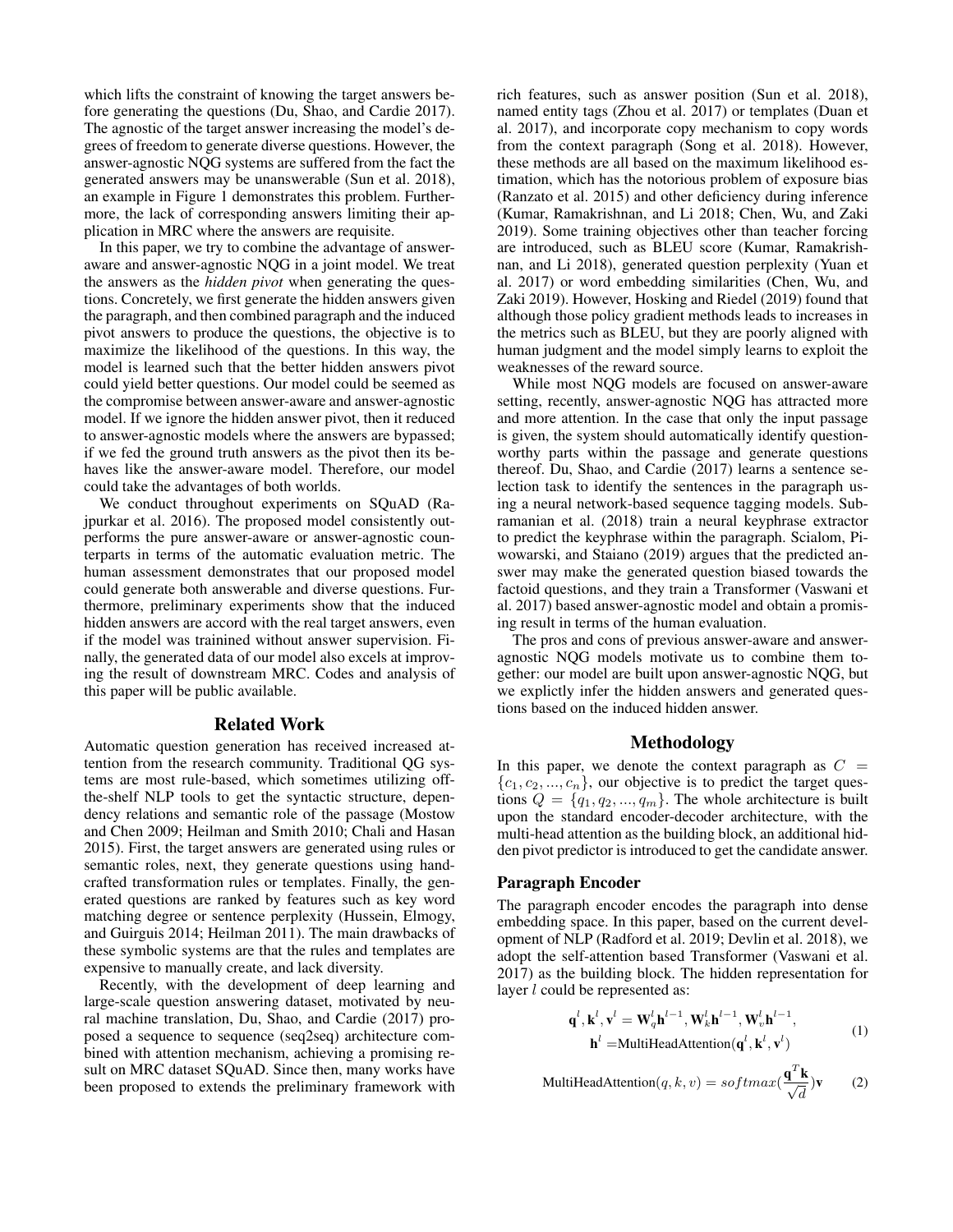${\bf q}^l, {\bf k}^l, {\bf v}^l$  are query, key and value representations for this layer and  $\mathbf{W}_{q,k,v}^l$  are weight matrixes. d is the hidden size. The first layer is the word embedding layer, we use the last layer output  $\mathbf{H} \in \mathbb{R}^{n \times d}$  as the paragraph representations.

#### Pivot Answer Predictor

Compared with prvious anwer-agnostic NQG methods, the most significant difference of our model is that we explicity infer the candidate answer before generating the questions, thus the induced answers act like a *pivot* in our model. The pivot answer predictor predict the hidden answer based on the current paragraph. We predict the binary label of the  $i_{th}$ word to denote whether the current tokens is locate within the answer spans:

$$
\mathbf{z}_{i} = \text{MLP}(\mathbf{h}_{i}),
$$
\n
$$
g_{i} = \sigma(\mathbf{z}_{i}^{T} \mathbf{w}_{z}),
$$
\n
$$
z_{i} = \begin{cases} 1, & g_{i} > 0.5, \\ 0, & g_{i} \le 0.5 \end{cases}
$$
\n(3)

where MLP is the multi-layer perceptron, and  $\sigma$  is the sigmoid activation function. w is the weight vector to transform the hidden representation into a scalar value.  $z$  is a binary indicator to denote the current word is in (1) or out of (0) the answer span. Thus, our model could be fitted to the scenario where the answer spans are continous or discontinues.

After the pivot answer predictor, along with the original paragraph hidden representations H, we also has the answer position information which could guide the subsequent decoder to generate specific questions. As the answer indicator z is a binary value, we use an embedding  $\mathbf{D} \in \mathbb{R}^{2 \times d}$  matrix to embed this indicator to the representation Z, and add it to H as the final hidden representation of the encoder:

$$
\mathbf{C} = \mathbf{H} + \mathbf{Z} \tag{4}
$$

#### Question Decoder

The question decoder is similar with previous answer-aware NQG model, which takes the paragraph hidden representations and answer indicator as input and generate the target question in an auto-regressive way. The probability of generating the target token in step  $i$  is:

$$
p(q_i|q_{< i}, \mathbf{C})\tag{5}
$$

where  $q_{\leq i}$  represents the question words at earlier timesteps. We adopt the Transformer as the decoder module. Suppose the inner state of the current timestep in layer  $l - 1$  is  $s_t^{l-1}$ :

$$
\mathbf{q}_t, \mathbf{k}_t, \mathbf{v}_t = \mathbf{W}_q \mathbf{s}_t^{l-1}, \mathbf{W}_k \mathbf{s}_{\leq t}^{l-1}, \mathbf{W}_v \mathbf{s}_{\leq t}^{l-1},
$$
\n
$$
\overline{\mathbf{s}}_t^l = \text{MultiHeadAttention}(\mathbf{q}_t, \mathbf{k}_t, \mathbf{v}_t)
$$
\n
$$
\overline{\mathbf{q}}_t, \overline{\mathbf{k}}_t, \overline{\mathbf{v}}_t = \overline{\mathbf{W}}_q \overline{\mathbf{s}}_t^l, \overline{\mathbf{W}}_k \mathbf{C}, \overline{\mathbf{W}}_v \mathbf{C},
$$
\n
$$
\mathbf{s}_t^{'l} = \text{MultiHeadAttention}(\overline{\mathbf{q}}_t, \overline{\mathbf{k}}_t, \overline{\mathbf{v}}_t)
$$
\n
$$
\mathbf{s}_t^l = \mathbf{s}_t^{'l} + \overline{\mathbf{s}}_t^l
$$
\n(6)

The first multi-head attention is the self-attention to gather the decoder information up to current timestep, and the second multi-head attention is to get the attentive representation



0

Figure 2: The forward and backward pass in our model. We use the straight through estimator to estimate the gradient of the scalar values  $z$  during backward phase.

from the paragraph. Finally their representations are added as the current layer output, and the output probability is:

$$
\mathbf{o}_t = softmax(\mathbf{W}_o \mathbf{s}_t^L + \mathbf{b}_o) \tag{7}
$$

where  $\mathbf{W}_o \in \mathbb{R}^{d \times |V|}$  and  $\mathbf{b}_o \in \mathbb{R}^{|V|}$  are the output weight parameters,  $|V|$  is the size of the shortlist vocabulary.

## Training

The model is initially trained to minimize the negative loglikelihood of the data under the model distribution,

$$
\mathcal{L}_{MLE} = -\mathbb{E}_q \sum_i \log p(q_i | q_{
$$

However, in the answer pivot layer, we make a binary sample from the indicator (Eq. 3), which makes the model discontinuous and the gradient flow is block in standard error backpropagation. To enable the end to end training, a common approach is to use the policy gradient methods adopted from reinforcement learning where the *rewards* are environmentprovided scalar values (Williams 1992). However, it suffers from the well-known variance problem of estimating the gradient (Sutton et al. 2000). This problem is even severed in our application because there are  $n$  candidate output in a single time, making the variance even higher.

In this paper, inspired by previous works of training deep belief networks and other types of hard non-smooth neural networks (Hinton, Srivastava, and Swersky 2012; Bengio, Léonard, and Courville 2013). We use the straight-through estimator to estimate the gradients for binary latent answer pivot. Suppose the parameter of the encoder is  $\theta$ , then the gradients are estimated by:

$$
\frac{d\mathbb{E}_q \sum_i \log p(q_i|q_{< i}, \mathbf{C})}{\partial \theta} \n= \frac{d\mathbb{E}_q \sum_t \log p(q_i|q_{< i}, \mathbf{C})}{dz} \frac{dz}{dg} \frac{dg}{\partial \theta} \n\approx \frac{d\mathbb{E}_q \sum_t \log p(q_i|q_{< i}, \mathbf{C})}{dz} \frac{dg}{\partial \theta}
$$
\n(9)

The straight through gradient estimator is shown in Figure 2. We can see that the gradient to the hard neurons z are approximated by its source  $g = \sigma(\mathbf{z}^T \mathbf{w}_z)$  which is smooth and derivable. Although it is a biased estimator, it has been shown to be a fast and efficient method to estimate the gradient of the discrete variables, especially for the Bernoulli variable case (Hubara et al. 2016; Shen et al. 2018).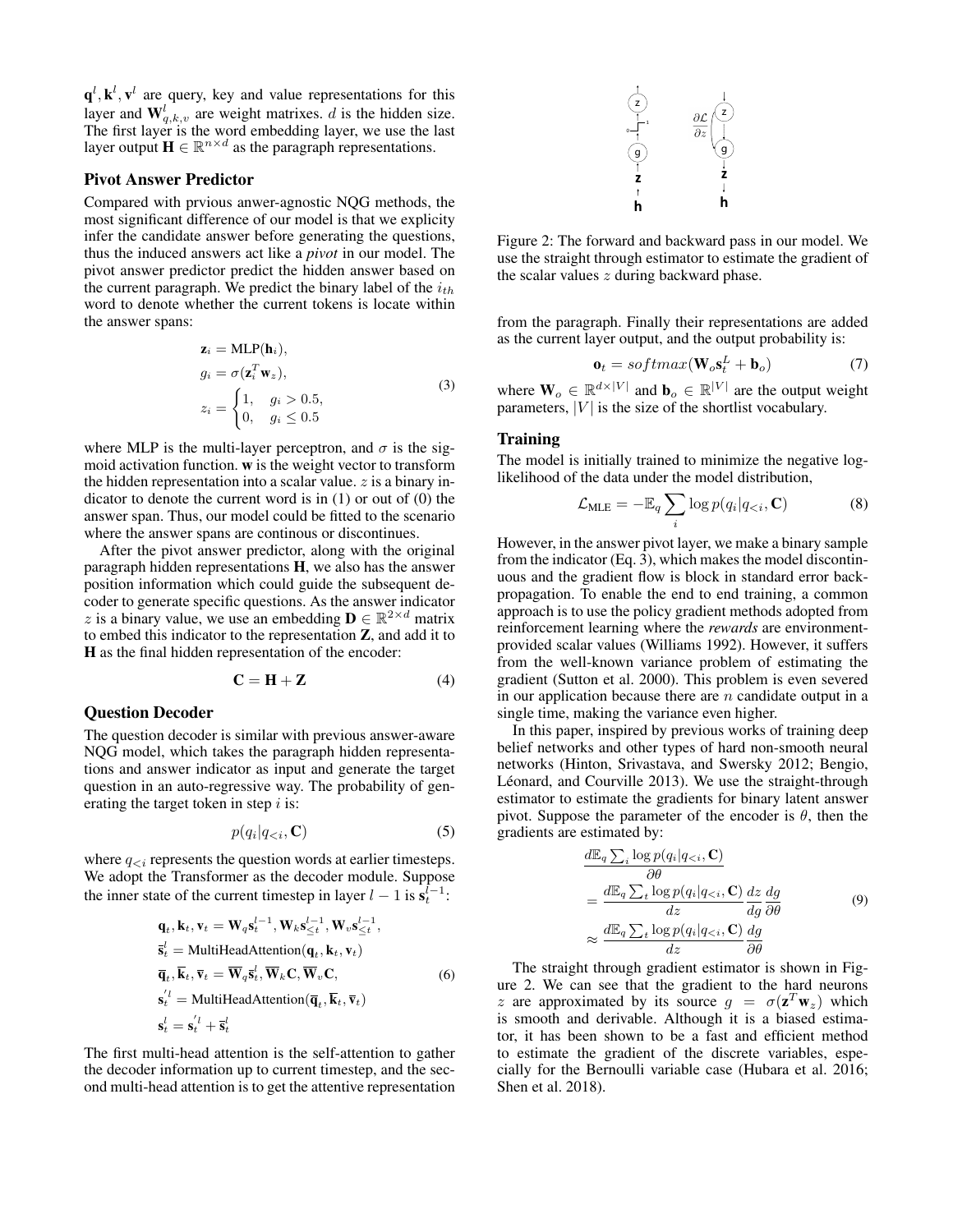## Auxiliary Pivot Prediction

The initial MLE objective in Eq. 8 is powerful to train the encoder-decoder architecture. However, in our preliminary experiment, we found that sometimes our model may ignore the latent pivot variable and generate the questions only based on the context paragraph, which reduce the model to the answer-agnostic scenario. This phenomenon is also referred to posterior collapse problem (Lucas et al. 2019) in variational autoencoder (Kingma and Welling 2013).

In this paper, we propose an auxiliary objective to ameliorate this issue. After the question generation from the decoder, we concatenate the paragraph representations H with question representations S in Eq. 6, and predict the binary answer pivot labels in the paragraph,

$$
\overline{\mathbf{H}} = [\mathbf{H}; \mathbf{S}]
$$
\n
$$
\tilde{\mathbf{H}} = \text{TransformerEncoder}(\overline{\mathbf{H}})
$$
\n
$$
\mathbf{b} = \sigma(\mathbf{w}_h^T \tilde{\mathbf{H}}_{[0:n]})
$$
\n
$$
\mathcal{L}_{AP} = -\sum_{i} z_i \log b_i + (1 - z_i) \log(1 - b_i)
$$
\n(10)

Where the subscript AP denotes the answer position, and the loss is the binary cross entropy between the predicted answer and pivot answer position. This objective is similar with the answer pivot prediction in Eq. 3 except that we incorporate the question representations. The question representations are obtained from the decoder which also takes the answer pivot information  $Z$  as input. Therefore, when the model is optimized, the question would take the pivot answer into account to reduce this loss function, making the predicted hidden answer pivot more and more accurate.

The final objective for our model is a linear combination of the maximum likelihood loss in Eq. 8 and Eq. 10, i.e.,

$$
\mathcal{L} = \mathcal{L}_{MLE} + \lambda \mathcal{L}_{AP} \tag{11}
$$

#### Supervised Training with Golden Answers

The proposed methods only requires the paragraph-question pairs, and the pivot answers are inferred by the model itself. In some NQG applications we also had the ground truth answers. Inspired by the supervised attention (Liu et al. 2016), we can improve the pivot answer predictor with the additional supervision. Concretely, given the ground truth answers labels  $a_i \in \{0, 1\}$ , which denote whether the  $i_{th}$  tokens is in the answers, after the pivot answer prediction layer in Eq. 3, we add the additional supervised objective:

$$
\mathcal{L}_{\rm S} = -\sum_{i} a_i \log g_i + (1 - a_i) \log (1 - g_i) \tag{12}
$$

which would motivate the predicted pivot answers towards the ground truth answers. Adding this objective we get the supervised loss function to optimize:

$$
\mathcal{L} = \mathcal{L}_{MLE} + \lambda_1 \mathcal{L}_{AP} + \lambda_2 \mathcal{L}_S \tag{13}
$$

## Experiment

#### **Dataset**

In this paper, we conduct the experiments on the SQuAD dataset that has been widely used for NQG evaluation. The

SQuAD dataset consists of 23,215 paragraphs from 536 articles in Wikipedia, with nearly 100,000 crowd-sourced question-answer pairs. 87,600 questions are used for training, 10,570 for development, and an unknown number in a hidden test set. Since the test sets are not publicly available, we follow Zhou et al. (2017) to randomly split the dev set into two parts and use them as the development set and test set for NQG. Thus, the total number of training, developing and testing set is 86,635, 8,965 and 8,964 respectively.

#### Implementation Details

In this paper, we preprocess the text with the sentencepiece (Kudo and Richardson 2018) tokenizer with vocabulary size 30,000. We initialize the word embedding with the skip-gram algorithm<sup>1</sup>. We truncate the paragraph to max sequence size of 256, and question to max sequence length of 30. For the encoder and decoder, we set the number of layers to 4, and the number of head to 6, hidden size is set to 384. Dropout is applied to the output of word embedding layer and the multi-head attention layer with rate 0.2. We use the Adam (Kingma and Ba 2014) optimizer with default hyperparameters to optimize the models. During inference, we adopt a top-5 beam search with length penalty of 0.9.

For the answer pivot weight  $\lambda$  in Eq. 11, we first optimize the MLE loss and then gradually increasing it from 0 to 0.5, which is tuned in the development set. We found this training strategy would reduce the loss variance, therefore, the updates of the parameters are smooth.

Following previous works of NQG (Song, Wang, and Hamza 2017; Zhou et al. 2017; Chen, Wu, and Zaki 2019), we adopt 3 automatic evaluation metrics: BLEU, Meteor and Rouge-L, which measure the n-gram similarities between the generated questions and real questions.

#### answer-agnostic NQG Result

We first evaluate our model on the pure answer-agnostic setting, where we have no ground truth answers during training and inference period. We adopt two answer-agnostic NQG models for comparison:

- L2A (Du, Shao, and Cardie 2017) is the very first NQG models which is a standard standard seq2seq model with attention mechanism.
- SAOG (Scialom, Piwowarski, and Staiano 2019) is a selfattention based answer-agnostic models enhanced with copy mechanism. SAQG also replace the named entity with a placeholding tokens.

The result is shown in Table 1. Although our model is not equipped with the sophisticated mechanism such as copy or placeholding, but our vanilla model is comparative with the previous state of the art answer-agnostic models. When incorporating the answer pivot prediction layer, the performance of our model boost a lot and achieves a new state of the art result on the answer-agnostic NQG. It demonstrates the advantage and effectiveness of explicitly incorporating answer information when generating the questions.

<sup>1</sup> https://code.google.com/archive/p/word2vec/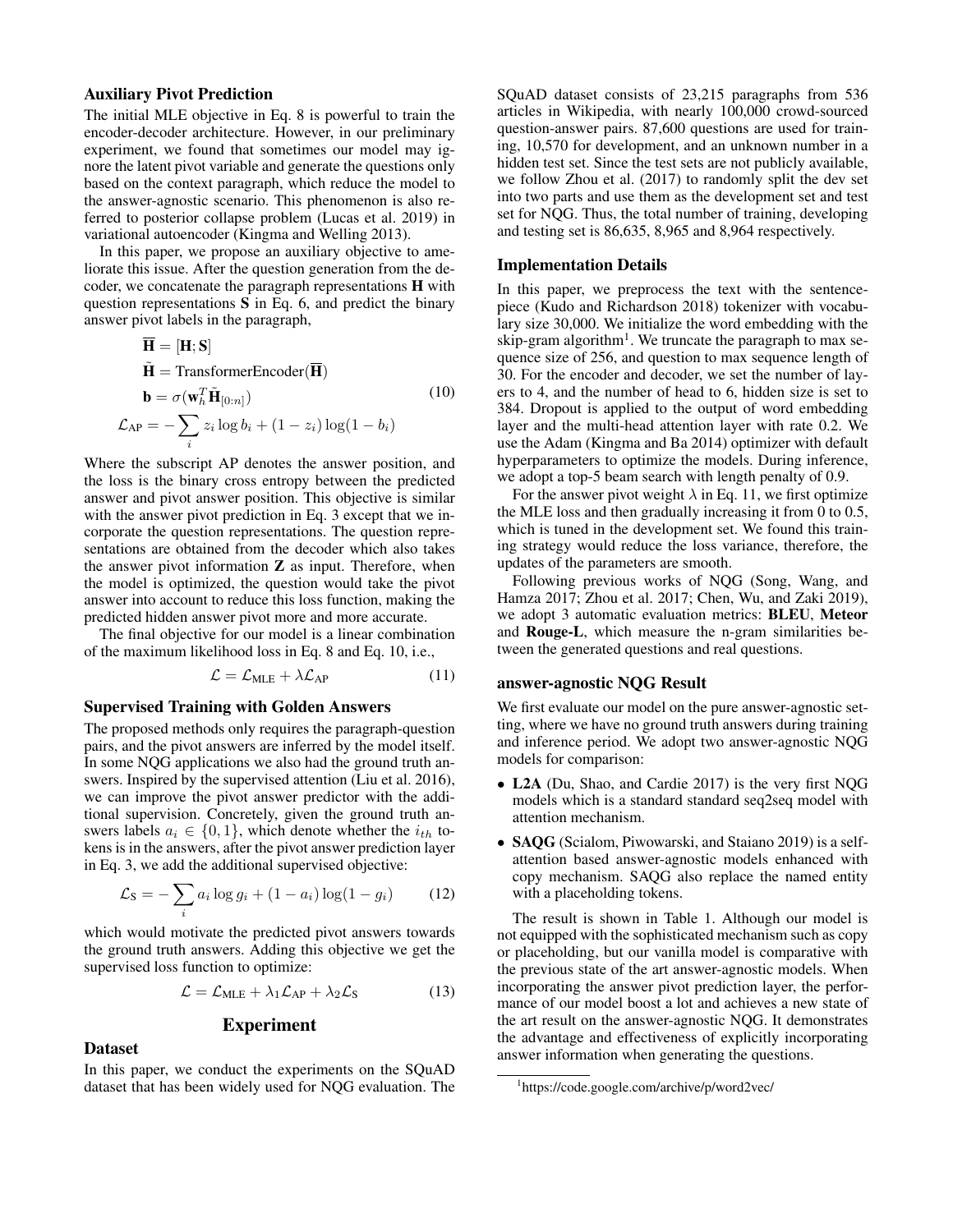|                        | BLEU-1           | BLEU-2         | BLEU-3           | BLEU-4           | Meteor                               | Rouge-L          |  |  |  |
|------------------------|------------------|----------------|------------------|------------------|--------------------------------------|------------------|--|--|--|
| <i>answer-agnostic</i> |                  |                |                  |                  |                                      |                  |  |  |  |
| L2A                    | 43.09            | 25.96          | 17.50            | 12.28            | 16.62                                | 39.75            |  |  |  |
| <b>SAOG</b>            | 43.33            | 26.27          | 18.32            | 13.23            |                                      | 40.22            |  |  |  |
| Our model w/o AP       | $43.18 \pm 0.57$ | $25.99 + 0.36$ | $18.67 + 0.25$   | $13.09 + 0.18$   | $17.24 \pm 0.24$                     | $40.98 \pm 0.37$ |  |  |  |
| Our model              | $47.24 \pm 0.67$ | $28.03 + 0.42$ | $20.96 \pm 0.29$ | $14.78 \pm 0.17$ | $18.61 \pm 0.28$<br>$41.87 \pm 0.27$ |                  |  |  |  |
| answer-aware           |                  |                |                  |                  |                                      |                  |  |  |  |
|                        |                  |                |                  |                  |                                      |                  |  |  |  |
| $NOG++$                | 44.82            | 26.06          | 18.28            | 13.02            | 16.68                                | 41.22            |  |  |  |
| SynNet                 | 47.98            | 28.08          | 20.45            | 15.27            | 17.53                                | 41.91            |  |  |  |
| <b>KPG</b>             | 46.23            | 27.78          | 20.95            | 14.93            | 17.24                                | 40.48            |  |  |  |
| $\overline{ASS2s}$     | 47.09            | 28.62          | 19.04            | 15.02            | 17.02                                | 41.89            |  |  |  |

Table 1: Experimental results on answer-agnostic answer-aware setting. *Our model w/o AP* refers to our model without the answer pivot layer. In answer-aware setting the ground truth answers are only provided during training. The performances of our models are reported as the mean and standard derivation values run on five different initiation.

#### answer-aware NQG Results

We also compare our model with the answer-aware NQG models where the ground truth answers are provided. Before reporting the results, we note that the previous NQG models sometimes assume the answers are given in both training and inference period. However, in real inference applications, the ground-truth answers are not provided, so we should generate the answer in advance. This step is also called *answer selection* in previous NQG (Xiao et al. 2018; Subramanian et al. 2018). For fairly comparison, we adopt 4 NQG baselines that have public implementations:

- NQG++<sup>2</sup> (Zhou et al. 2017) is a GRU based seq2seq model with copy and attention mechanism, enhanced with answer position features and lexical features. We adopt the same answer selection model with (Xiao et al. 2018).
- SynNet<sup>3</sup> (Golub et al. 2017) is an LSTM based seq2seq model. In addition to the question generation, they also adopt an IOB tagging model to predict the answer.
- KPG<sup>4</sup> (Subramanian et al. 2018) also takes the answer prediction into account. Before generating the question they first extract the key phrase in the document.
- $\mathbf{ASS2s}^5$  (Kim et al. 2019) is also based on LSTM. They mask the answers with a special token to reduce the answer's appearance in the target question. We predict the special mask tokens during inference.

The result is shown in Table 1. Our model also excels at the answer-aware setting. In the previous models they are always fed with the ground-truth answers during training, however, during inference the answers are predicted, the training and inference discrepancy is also referred as exposure bias in machine translation (Ranzato et al. 2015), and

the predicted answers are sometimes poor that hurt quality of the question generated on it. On the contrary, in our proposed answer pivot models, the questions are always generated based on the induced answers that bypass the exposure bias problem, and the supervised signal further improves the answer generation quality.

#### Human Evaluation

Although the automatic evaluation is an efficient criterion to evaluate the quality of the NQG systems, sometimes they are biased toward a specific attribute of the generated question (Hosking and Riedel 2019). So we conduct human qualitative evaluation of the generated outputs. We randomly sample 100 context-question pairs from the test set and ask three volunteers to evaluate the sample quality. We consider three aspects of the generated questions:

- $\Box$  **Fluency**: Whether the generated questions are well-posed and natural in terms of grammar and semantic.
- $\Box$  **Answerable:** Whether the generated questions could be answered by the context paragraph.
- $\Box$  Significance: Whether the questions are focusing on the significant aspect of the paragraph or the trivial one. This criterion could be evaluate based on two standards: (1), whether the generated question is just a simple syntactical transformation of the paragraph sentence (2), whether the corresponding answers are trivial.

We adopt five models for comparison: (a): NQG++ (b): SAQG (c): our model without answer pivot (d) our model. (e) our model with supervised answer pivot training  $(\mathcal{L}_S)$  in Eq. 12). We shuffle the questions generated by the different models before the assessment. Ratings were collected on a 1-to-5 scale. The result is shown in Table 2.

We can see from the table that the fluency of our model and SAQG are superior to NQG++. As the building block of our model and SAQG are both based on Transformer (Vaswani et al. 2017), which has already shown advantage in

<sup>2</sup> https://github.com/magic282/NQG

<sup>&</sup>lt;sup>3</sup>https://github.com/davidgolub/QuestionGeneration

<sup>4</sup> https://github.com/ujjax/question-generation

<sup>5</sup> https://github.com/yanghoonkim/NQG ASs2s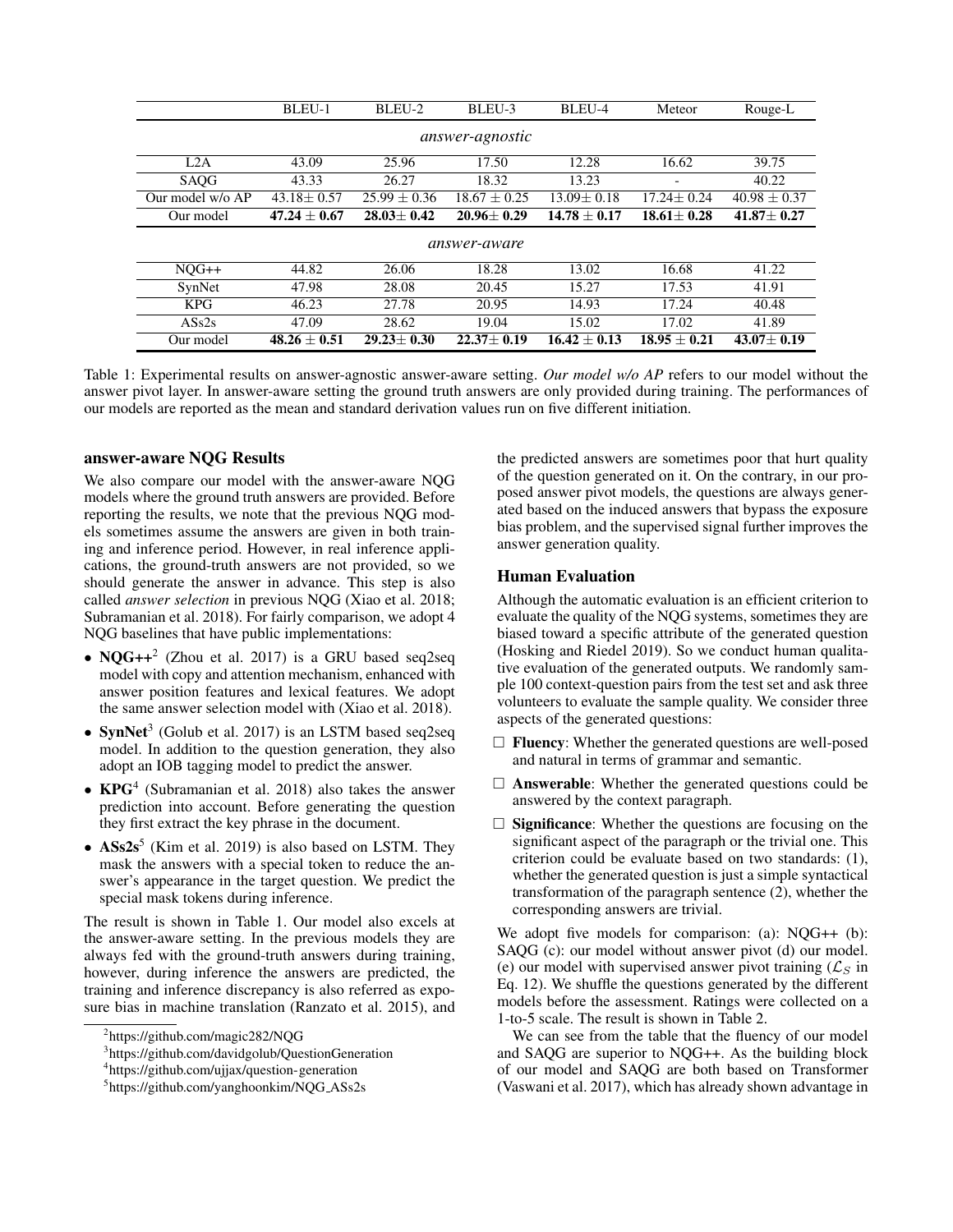|                   | Fluency | Answerable | Significance | Ave. |
|-------------------|---------|------------|--------------|------|
| $NQG++$           | 4.02    | 4.64       | 2.28         | 3.65 |
| SAQG              | 4.22    | 3.26       | $3.68*$      | 3.72 |
| - answer pivot    | 4.18    | 3.20       | 3.52         | 3.63 |
| our model         | 4.26    | 3.98       | $3.68*$      | 3.97 |
| + $\mathcal{L}_S$ | 4.22    | 4.58       | 3.62         | 4.14 |

Table 2: Human assessment of the generated questions.

natural text generation (Radford et al. ; 2019). The NQG++ is an answer-aware model that most of the generated questions are answerable. But the model relies too heavily on the golden answers so the significance score is poor. On the other hand, the answer-agnostic model could generate more significant questions. However, as the answers are not taken into account, some questions are invalid based on the current paragraph, which result in a poor answerable score. Our proposed model takes advantage of both answer-aware and answer-agnostic NQG and achieves a better average score. Besides, the model behaves even better when we incorporate the supervised answer pivot training signal, as it provides more accurate answer position.

In Table 3, we report a few sample outputs of the different models. We found that the LSTM based models sometimes suffer from the over-generation problem (Tu et al. 2016). In addition, we found that adding answer information making the question more specific, and the model without answer information is more general, this may explain the fact that the output of the SAQG and the model without answer pivot is relatively short.

## Induced Answer Pivot Analysis

The core of the proposed model is the hidden answer pivot, which would guide the questions to focus on specific answers. In this section, we evaluate the quality of the induced answer pivot. Concretely, after answer pivot prediction in Eq. 3, for each sample paragraph with length  $n$ , we have  $n$ binary predictions  $Z \in \{0,1\}^n$ , each item denotes whether the current word is in the answers. And the ground truth binary labels  $A \in \{0,1\}^n$ . Then for each samples, we can define the *precision*, *recall* and *F1* score:

$$
Precision = \frac{|A \cap Z \in \mathbf{1}|}{|Z \in \mathbf{1}|}
$$
  
\n
$$
Recall = \frac{|A \cap Z \in \mathbf{1}|}{|A \in \mathbf{1}|}
$$
  
\n
$$
F1 = \frac{2 \times Precision \times Recall}{Precision + Recall}
$$
  
\n(14)

where  $|A \cap Z \in \mathbf{1}|$  denotes the number of 1s occur in both  $A$  and  $Z$ . These metrics are widely used in information retrieval (Manning, Raghavan, and Schütze 2010) and a higher score indicating higher answer accuracy. We compare our model with two baselines.

• Random: We randomly predict the binary label for each token with Bernoulli distribution probability 0.5.

Context: *In 1648 before the term genocide had been coined, the Peace of Westphalia was established to protect ethnic, national, racial and in some instances religious groups.*

Human: What year was the Peace of Westphalia signed?

NQG++: what did the peace of westphalia established established established ...

SAQG: when did the peace of westphalia established ?

-AP: when did the term been coined ?

Our model: why does the peace of westphalia established ?

 $+\mathcal{L}_s$ : what does the peace of westphalia protect ?

Context: *In 1507, he was ordained to the priesthood, and in 1508, von Staupitz, first dean of the newly founded University of Wittenberg, sent for Luther, to teach theology. He received a bachelor's degree in Biblical studies on 9 March 1508, and another bachelor's degree in the Sentences by Peter Lombard in 1509.*

Human: When was Martin Luther ordained as a priest?

NQG++: when did he received a bachelor's degree in biblical studies ?

SAQG: who is von staupitz ?

-AP: what did he teach ?

Our model: who sent luther to teach theology ?

 $+\mathcal{L}_s$ : who is the first dean of the newly founded university of wittenberg ?

Context: *For exercise, Tesla walked between 8 to 10 miles per day. He squished his toes one hundred times for each foot every night, saying that it stimulated his brain cells.*

Human: What was the daily distance walked by Tesla?

NQG++: who walked between 8 to 10 miles a day ?

SAQG: why did he walk every night ?

-AP: how much miles did tesla walked ?

Our model: why did he walked every night ?

 $+\mathcal{L}_S$ : why did tesla walked every night ?

Table 3: Some generated questions on SQuAD dev set.

- SynNet: It contains an LSTM based IOB tagging model. We process the label with B and I to 1 and O to zero.
- SeqLabel: We remove the question generation of our model and only optimize Eq. 12. Thus, our model is reduced to a pure sequence labeling model with only answer position supervision.

The result is shown in Table 4. It is clear if the models are supervised by the ground truth labels, the answer prediction accuracy would be improved a lot. However, our model has a promising result even if it was trained without explicit answer supervision, which demonstrates that modeling the answer information during question generation is useful. Just like the attention (Bahdanau, Cho, and Bengio 2014) mech-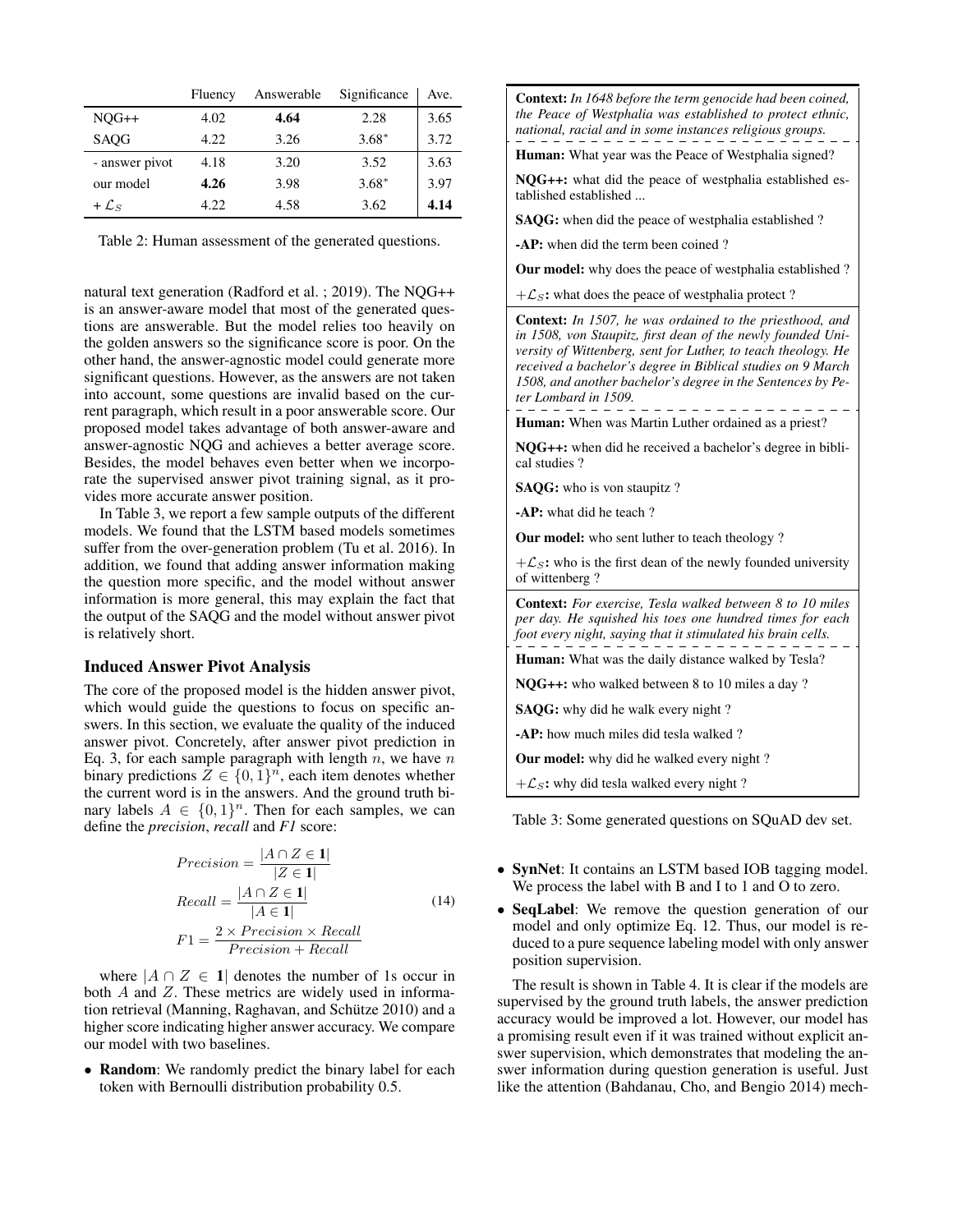| Many        | locals |            | and | tourists | frequent    | the         |     | southern      | California | coast  | for            | its      | popular     | beaches.   | and         | the       |
|-------------|--------|------------|-----|----------|-------------|-------------|-----|---------------|------------|--------|----------------|----------|-------------|------------|-------------|-----------|
| desert      | city   |            | of  | Palm     | Springs/    | is          |     | popular       | for        | its    | resort         | feel     | and         | nearby     | open        | spaces.   |
| Throughout  |        | the        |     | history  | of          | education   |     | the           | most       | common | form           | 0f       | school      | discipline | was         | corporal  |
| punishment. |        | While      |     | a        | child       | was         |     | in            | school,    | a      | teacher        | was      | expected    | to         | act         | as        |
| a           |        | substitute |     | parent,  | with        | all         |     | the           | normal     | forms  | <b>of</b>      | parental | discipline. |            |             |           |
| The         |        | $8-$       | and |          | 10-county   | definitions | are | not           | used       | for    | the            | greater  | Southern    | California | Megaregion, | one       |
| of          |        | the        | 11  |          | megaregions | of          | the | <b>United</b> | States.    | The    | megaregion's   | area     | is          | more       | expansive,  | extending |
| east        |        | into       | Las |          | Vegas,      | Nevada,     | and | south         | across     | the    | <b>Mexican</b> | border   | into        | Tijuana.   |             |           |

Figure 3: The generated answer pivot of our model. Darker cells means the higher probability of the word to be the answer. We use the bold words to denote the ground truth answers.

|                | Precision | Recall | F1   |
|----------------|-----------|--------|------|
| Random         | 6.4       | 51.3   | 21.9 |
| SynNet         | 76.4      | 84.3   | 81.9 |
| SeqLabel       | 72.9      | 88.6   | 80.5 |
| - answer pivot | 19.3      | 59.6   | 39.4 |
| our model      | 58.6      | 73.4   | 66.2 |
| $+{\cal L}_S$  | 77.4      | 89.6   | 83.9 |

Table 4: The precision, recall, F1 of the generated answers.

anism, this hidden pivot is learned from data and act as a pivot to guide the subsequence generation.

In Figure 3, we plot some sampled answer pivot based on  $q$  in Eq. 3. We can see that our model is generally focusing on the significant part of the paragraph and pay less attention to the stop words that are unlikely to be the answers. This interesting result also sheds light on a promising unsupervised machine comprehension task, where we could obtain the answers based on the abundant paragraph-question pairs. We leave this for future study.

#### Transfer Learning on Machine Comprehension

Since one of the most important applications of NQG is generating more training data for MRC. In this section, we use the proposed models to generate more data for SQuAD. Concretely, we use the  $2019-01-01$  wikidumps<sup>6</sup> with WikiExtractor<sup>7</sup> tools. We extract only the text passages and ignore lists, tables, and headers, then we randomly sampled several paragraphs from the dumps that do not appear in the SQuAD datasets.

We compare our model with two baselines. (a): NQG++: we use a simple sequence tagging model to generate the candidate answers and then use NQG++ to generate the questions. (b): SynNet: it is a joint model that the answers and questions are generated simultaneously. We use Bert (Devlin et al. 2018) base model as the MRC model. We gradually increase the number of training data from different NQG and train Bert with these additional data.



Figure 4: The SQuAD result of Bert base model. The x-axis is the number of additional data we fed to the model.

We evaluate the MRC result in terms of exact match (EM) and F1. The results are shown in Figure 4. We can see that the data generated by our model are more beneficial to the MRC. We found that the answers generated by SynNet and the sequence tagging model are most named entities, and sometimes the questions generated on them are very simple, usually a transformation of the paragraph text, which has less contribution to improve the MRC quality. The results of MRC further affirm that taking question information to infer the candidate answer, which is model by the answer pivot in this work, is important for NQG.

## **Conclusion**

We introduce a novel hidden answer pivot module to the neural question generation which explicitly modeling the hidden answer information. It takes advantage of the previous answer-aware and answers agnostic NQG to generate non-trivial and answerable questions. We introduce the straight through estimator to optimize the model. Experimental results demonstrate the advantage of the proposed model in terms of the quality of the generated questions and the induced answers. Furthermore, the generated QA pairs also improve the downstream MRC task.

## Acknowledgments

We thank the anonymous reviewers for their helpful comments.

<sup>6</sup> https://dumps.wikimedia.org/enwiki/

<sup>7</sup> https://github.com/attardi/wikiextractor